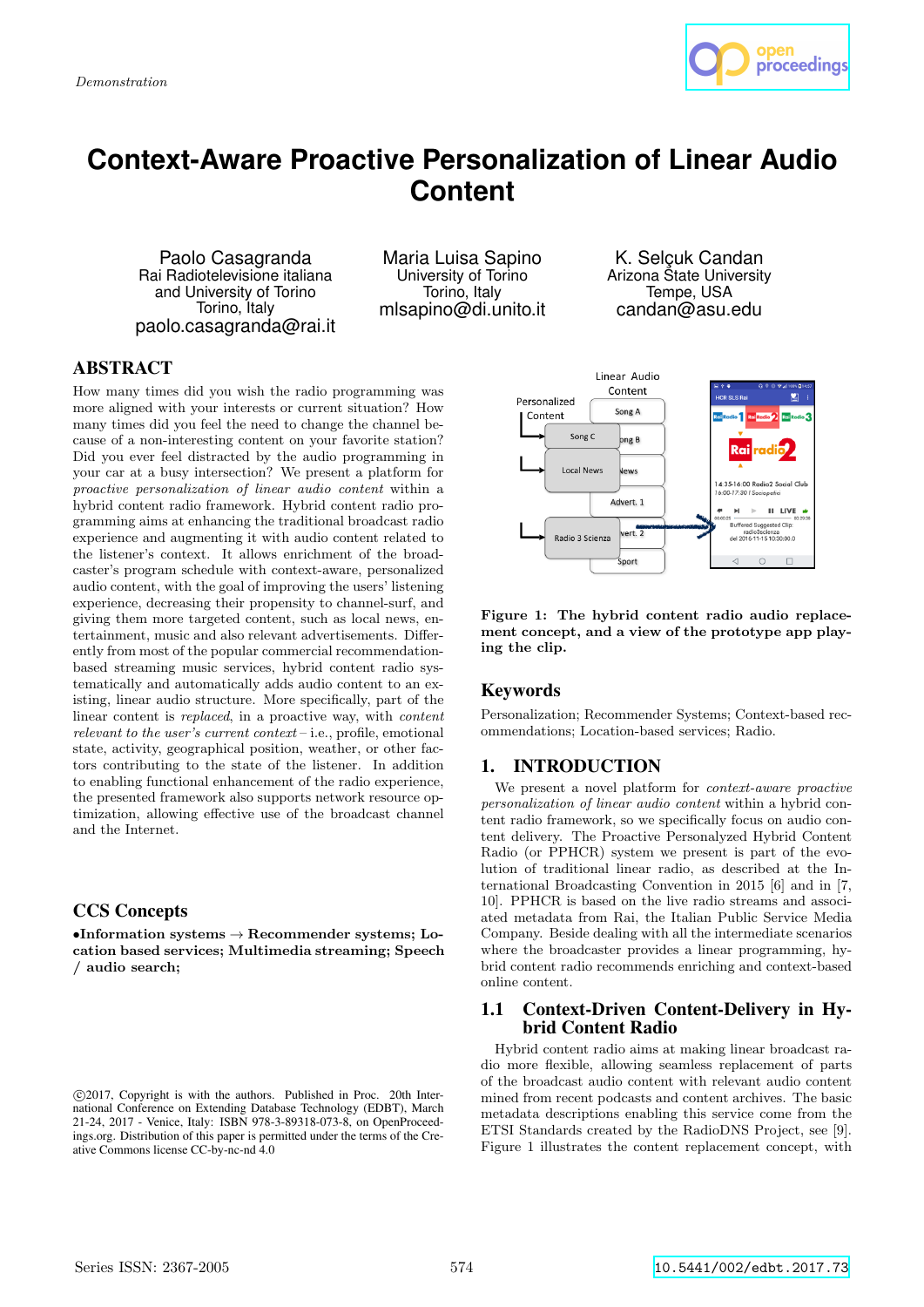

Figure 2: Audio content is recommended following contextual information, such as listener's position and route. When the user's car starts moving, the system predicts a travel duration  $\Delta T$ , and tries to allocate the most relevant content for the available time  $\Delta T$ , recommending media items A, B, C, D. Item  $B$  is also relevant to location  $L_B$  the user will reach.

the user interface of the prototype client app.

Context-aware recommender systems have been subject to increasing attention in the last few years, see [2]. Some studies specifically focus on location awareness, specially those related to the mobile context, see for example [14] and [11].

The proposed PPHCR prototype takes advantage of a novel proactive recommender system (PRS), see [5, 13], capable of deciding the time of the recommendation delivery, as described in Section 1.2. The recommender system provides contextually-relevant alternative audio content that will replace part of the broadcast content thus increasing the user's satisfaction and decreasing her tendency to switch channels. Using linear radio as the basic building block for personalized radio has two main advantages:

- the relevance of the content for the listeners increases, enriching their experience, while they keep on listening their favorite radio station
- the efficiency of content delivery can be optimized, if the device allows using a broadcast technology to receive the audio from the broadcast channel

The core novelty of the proposed service, compared to other existing approaches, consists in the joint usage of linear radio personalization and in the type of proactive context-based recommendations, based on the listener's location, movement and preferences. PPHCR creates personalized audio content suggestions accounting for uncertainties in the mobile user's future path as well as driving conditions during the scheduling and delivery of a highly relevant and enjoyable, and yet non-distracting hybrid-audio content.

Figure 2 illustrates an example of proactive recommendation for a driver: the system predicts the route and travel duration and maximizes the relevance of the recommended media items, based on a combination of learned user preferences and geographic relevance of the content. As illustrated in this example, effective delivery of personalized linear radio, with context-based content recommendations, requires to solve the problem of integrating linear schedule timings, spatial information and listeners' preferences, making the solution innovative with respect to existing proposals [4].

## 1.2 System Description

The functionality of the system relies on the server architecture shown in Figure 3 and on the client PPCHR app



Figure 3: Simplified architecture of the contextaware personalized radio system

that provides the user interface and collects data relevant to discover the context. The content server is the integration of several components cooperating to offer a real-time, personalized radio service. Radio Rai, the radio division of Rai Public Service Media Company, directly provides 10 live 96kbps audio streams [1], the editorial version of more than 100 podcasts created every day and the associated schedule metadata are used to populate the content repository and the metadata DB. The podcasts are classified by the clip data management component according to their categories. News programs, including large parts of speech, are analyzed using an automatic speech recognizer trained with the Italian language. The extracted text is then classified with a Bayesian classifier trained with a set of news, according to a set of 30 categories spacing from art to culture, music, economics.

User data are organized by the user management component. The user's demographic details are stored in the profiles DB. The feedbacks DB hosts content navigation logs sent by the listener's app together with the implicit or explicit rating given by the user. The tracking data DB is a PostGIS based spatial DB with the listener's geographical information. The amount of GPS data arriving to the tracking data DB requires to periodically process and simplify them, extracting a compact, discrete model which describes destination, trajectory, speed, frequency, time of the day and complexity. Major staying points on the driving paths are calculated using a density based location clustering [8] and complexity is calculated analysing the trajectory simplified using the Ramer-Douglas-Peucker algorithm (RDP).

Contextually relevant linear content recommendations are provided by the recommender system component using both user and audio data clusters. For each user the recommender filters a candidate set of media items using contentbased relevance based on past listener's feedbacks. Then a compound relevance score is calculated through weighted combination of the content-based relevance and the contextbased relevance (location, trajectory, speed and time information). The recommender system then uses the this score to identify the recommendation set of content to be delivered to the listener according to a relevance objective function and temporal scheduling and presentation constraints, taking into account driving conditions as well as driver's pro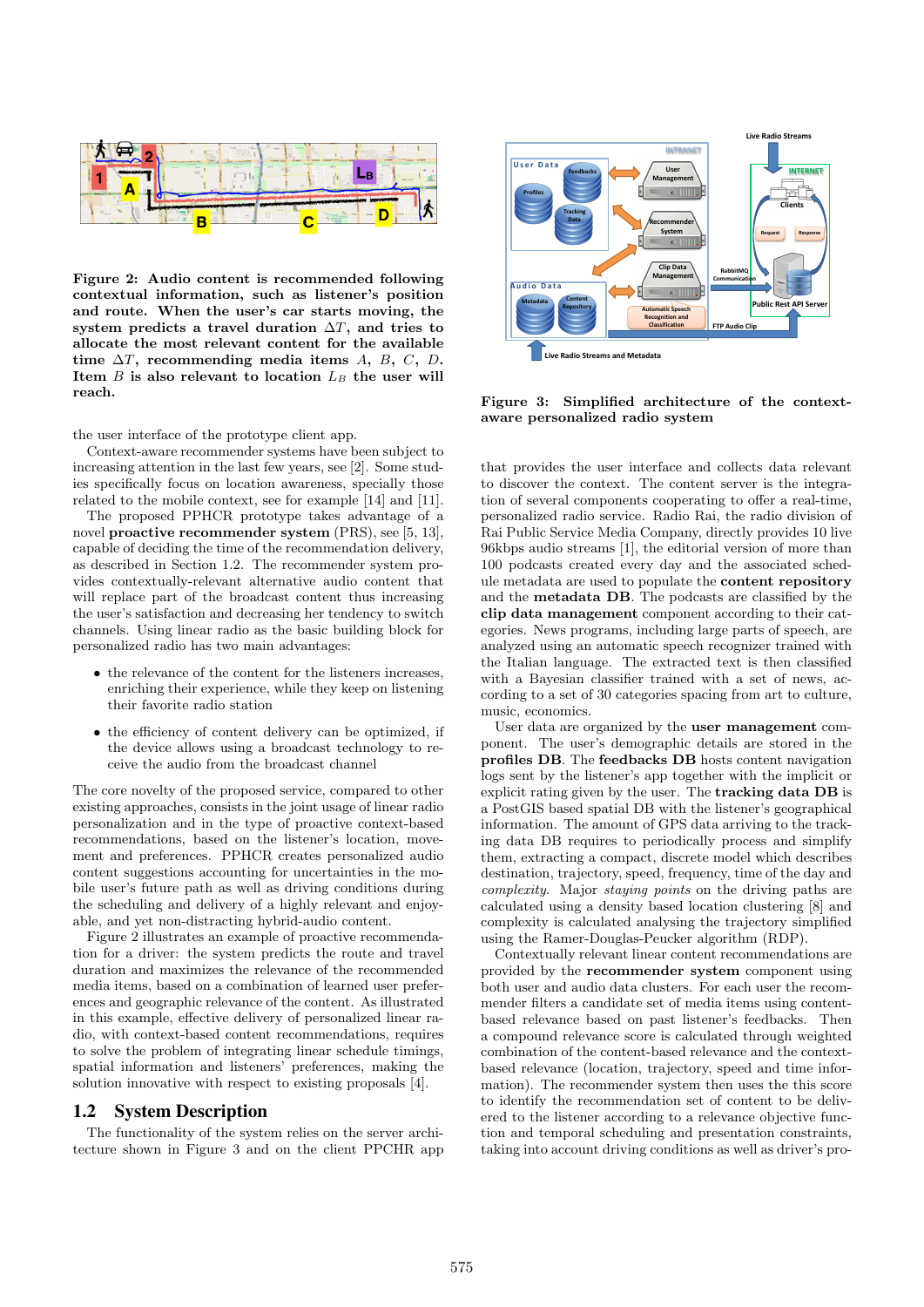jected distraction levels at intersections and roundabouts at user's projected driving path.

## 1.3 Client Android App

The client PPHCR app, whose interface is shown on the right side of Figure 1, has been implemented on Android mobile OS. The listener can choose one of the live radio services, change service, pause, or skip content. While the user is listening to the service, a positive implicit feedback is periodically sent for that audio content. In contrast, each skip action generates a negative feedback. The app synchronizes metadata and implements buffering and synchronization to ensure that the selected live audio is seamlessly replaced by the recommended clips.

The controls are shown in Figure 1: the user can manually give a feedback, skip current program or navigate the favorite media items.

## 2. DEMONSTRATION OUTLINE

The demonstration is centered on the personalization of live radio for a listener on the move, in her car. The movement can be real or simulated using an Android third party app providing fake locations (see for example [12]). The personalization works in a proactive way, using a proactive recommender system as described in [13, 3, 5]. The PPHCR App collects and sends to the user management module user's preference data and the GPS locations of the moving listener, allowing to predict the trajectory she's following. Using the listener's feedback and the routes collected when she moves, the system learns to suggest and play content independently from an explicit user action. The key tasks enabled by the prototype are the following:

- implicit and explicit user feedback the user can give implicit feedback to the content skipping it, or explicit feedback with the like/dislike buttons
- manual skip users can skip live programs and, thanks to buffering synchronized with program schedule metadata, seamlessly replace them with recommended content
- proactive recommendations destination, trajectory, speed and available time predictions allow to proactively suggest a list of media items; geographic information is also used to refine recommendations
- editorial recommendations injection the editor can selectively choose and inject recommended audio content to specific users

#### 2.1 Demonstration Scenarios

We present two demonstration scenarios: in the first one, the content change is manually triggered by the listener; in the second, the enrichment of the audio content is triggered by a real-time change in the listener's context – more specifically, listener's movement in space.

#### *2.1.1 Manual Program Change*

While listening to linear radio, from a broadcast channel such as analog FM or digital DAB+, or from the Internet, the user can sometimes wish to listen different content. Greg is passionate about technology and economy, often listening to programs on this topic during the day. This morning there is an endless discussion about football results on his



Figure 4: The app recommends an audio clip while Lilly is driving to work (timeline).



#### Figure 5: Control Dashboard: map with the last listener's movements

favorite radio channel. He is about to zap channel, but now his radio app allows him to skip the live program and surf a list of suggested audio clips. After two skips Greg reaches one of his favorite programs: "Wikiradio".

#### *2.1.2 Contextual Proactive Recommendation*

Lilly is a young researcher and an appreciated amateur chef. She always tries new recipes and lets her colleagues taste the results. Lilly also likes listening radio while she drives from home to work in the morning and from work to home in the evening. Sometimes music, more often radio talks and discussions on several subjects, especially to those related to food, recipes and cookery. In the past it was difficult to find an interesting program. She tried to record audio programs in the evening for the morning, but it was tricky. This morning is different: her radio app had an update some weeks ago. After she has been driving for some minutes, the PPHCR App automatically plays the last news and, after this, an audio clip from "Decanter" program, discussing the differences between French Champagne, Spanish Cava and Italian Prosecco. After that she is pleased to hear the jokes of the time shifted live "The rabbit's roar": the program began 20 minutes ago, but the app can still smoothly present it after "Decanter". She listens, pleased and interested, forgetting the skip button. Figure 4 shows the time-line of the personalization process for Lilly. The suggestions are based on her previous skip history and the knowledge of the context.

## 2.2 Control Dashboard